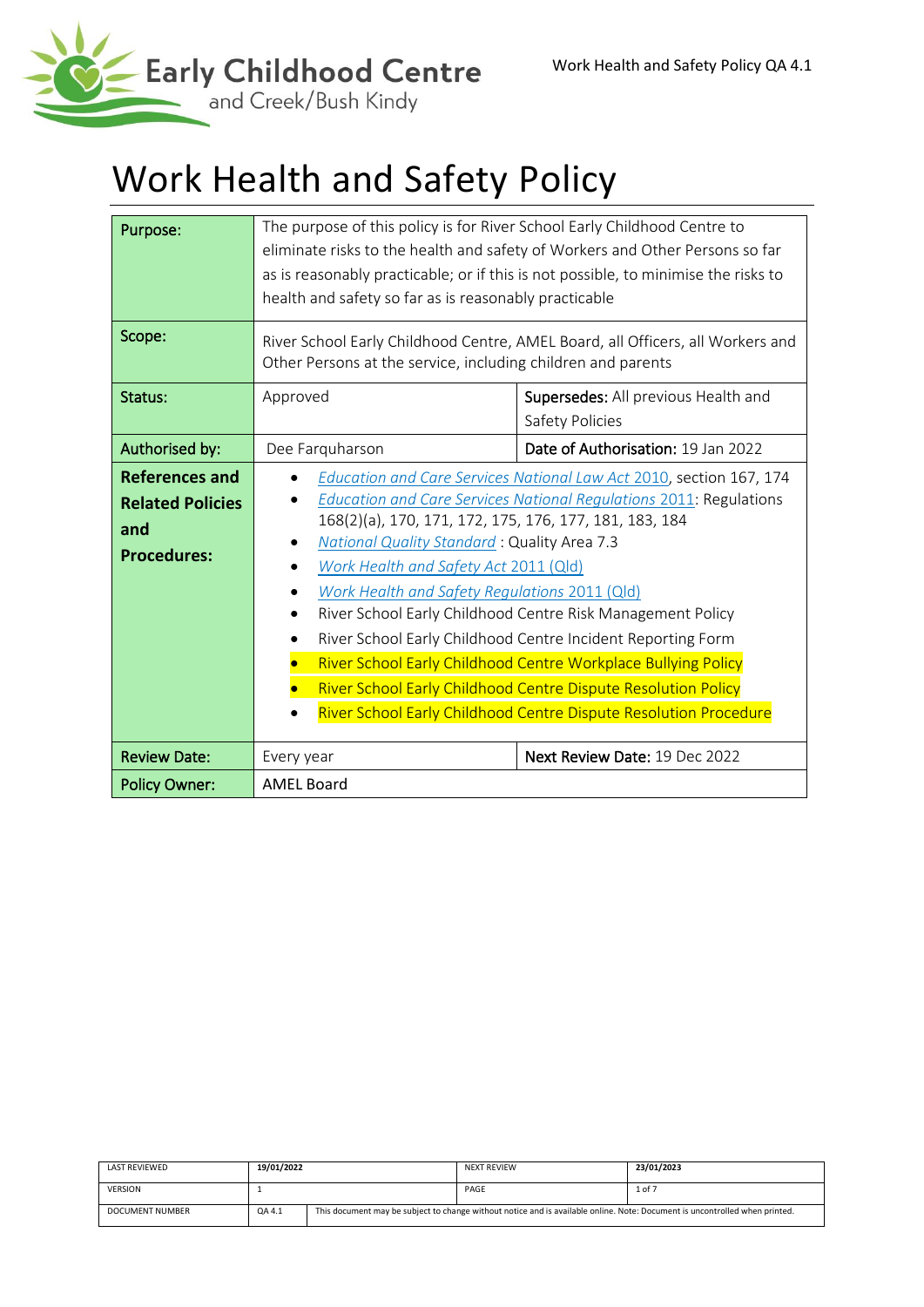

# **Policy Statement**

River School Early Childhood Centre is committed to protecting Workers and Other Persons, such as children and parents, against harm to their health and safety through the elimination or minimisation of risks arising from work. River School Early Childhood Centre supports the principle that Workers and Other Persons should be given the highest level of protection against harm to their health and safety from hazards and risks arising from work, as far as is reasonably practicable.

In line with the *Work Health and Safety Act* 2011 (Qld) and the *Work Health and Safety Regulations* 2011 (Qld), this means that River School Early Childhood Centre will ensure, so far as is reasonably practicable:

- the health and safety of Workers while at work in the service
- that the health and safety of Other Persons is not put at risk from work carried out as part of the conduct of the service

In line with the *Education and Care Services National Law Act* 2010 and *Regulations* 2011, River School Early Childhood Centre will immediately notify Early Childhood Education and Care of any serious incident at the service and of any circumstance arising at the service that poses a risk to the health, safety or wellbeing of a child or children attending the service.

# **Definitions**

Definitions relevant to this policy include:

- [Person Conducting a Business or Undertaking](https://www.worksafe.qld.gov.au/about/help/glossary)
- [Officer](https://www.worksafe.qld.gov.au/about/help/glossary)
- [Dangerous incident](https://www.worksafe.qld.gov.au/__data/assets/pdf_file/0023/22289/guide-to-work-health-and-safety-act-2011.pdf) *(WH&S Act* 2011)
- [Due diligence](https://www.worksafe.qld.gov.au/about/help/glossary)
- [Health and safety representative](https://www.worksafe.qld.gov.au/about/help/glossary#H)
- [Reasonably practicable](https://www.worksafe.qld.gov.au/about/help/glossary#R)
- [Serious injury or illness \(](https://www.worksafe.qld.gov.au/__data/assets/pdf_file/0023/22289/guide-to-work-health-and-safety-act-2011.pdf)*WH&S Act* 2011)
- **[Worker](https://www.worksafe.qld.gov.au/about/help/glossary#W)**
- Serious incident (*[Education and Care Services National Regulations](https://legislation.nsw.gov.au/view/html/inforce/current/sl-2011-0653#sec.12)* 2011)

# **Responsibilities**

River School Early Childhood Centre acknowledges that a duty under the legislation cannot be transferred or delegated to another person.

River School Early Childhood Centre also acknowledges that in accordance with the legislation:

- 1. More than one person can concurrently have the same duty.
- 2. Each duty holder must comply with that duty to the standard required by the legislation even if another duty holder has the same duty.
- 3. If more than one person has a duty for the same matter, each person
	- a. retains responsibility for their duty in relation to the matter; and

| LAST REVIEWED          | 19/01/2022 |                                                                                                                             | <b>NEXT REVIEW</b> | 19/01/2023 |
|------------------------|------------|-----------------------------------------------------------------------------------------------------------------------------|--------------------|------------|
| <b>VERSION</b>         |            |                                                                                                                             | PAGE               | 2 of 7     |
| <b>DOCUMENT NUMBER</b> | QA 4.1     | This document may be subject to change without notice and is available online. Note: Document is uncontrolled when printed. |                    |            |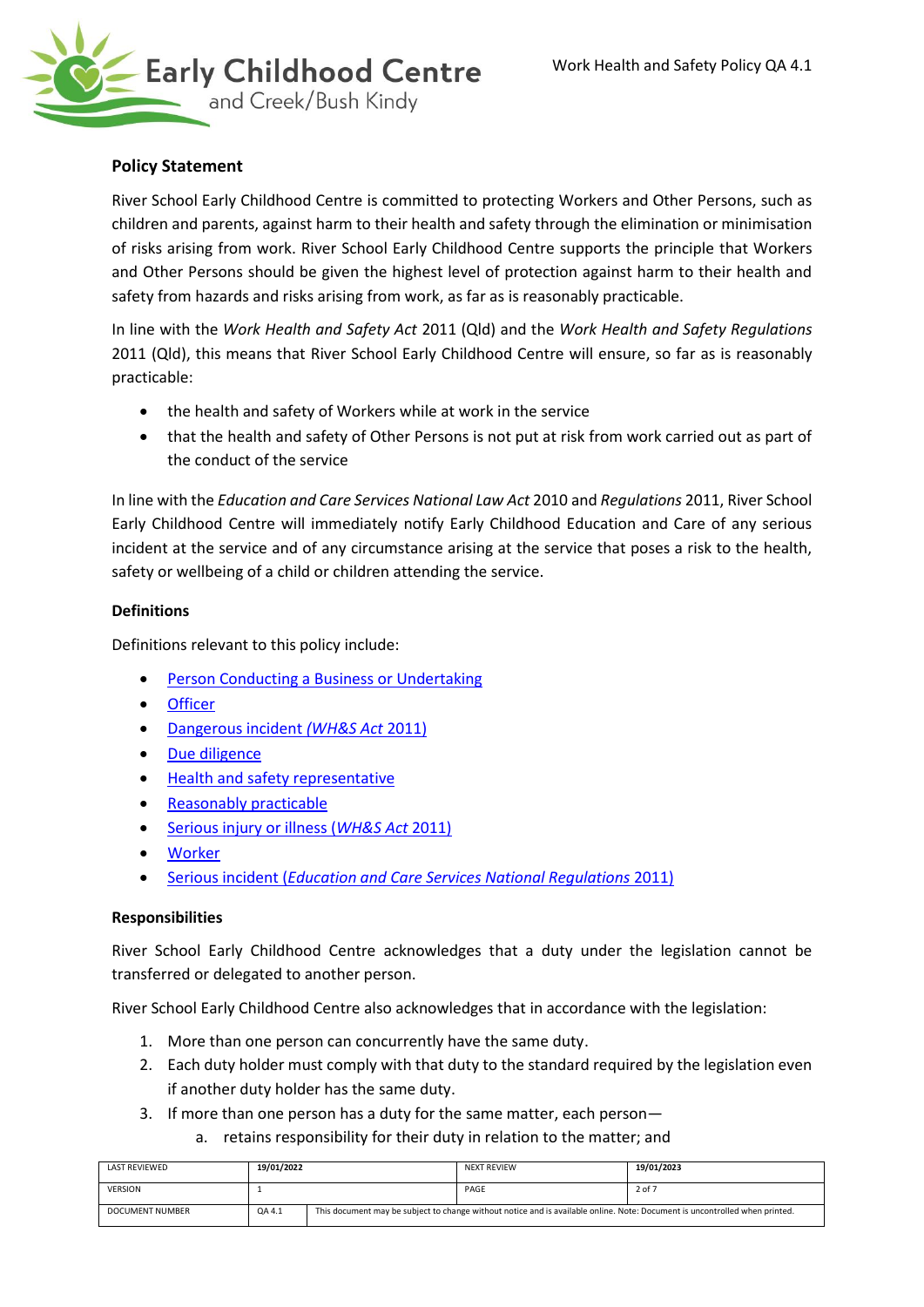

- b. must discharge their duty to the extent to which they have the capacity to influence and control the matter or would have had that capacity but for an agreement or arrangement purporting to limit or remove that capacity; and
- c. must, so far as is reasonably practicable, consult, cooperate and coordinate activities with all other persons who have a duty in relation to the same matter.

The specific roles and responsibly of a Person Conducting a Business or Undertaking, Officers, Workers and Other Persons are outlined below.

# **Person Conducting a Business or Undertaking**

In its legal role as a Person Conducting a Business or Undertaking, River School Early Childhood Centre Approved Provider, Ananda Marga Education Limited (AMEL), must undertake its role and responsibilities under the legislation as follows:

- 1. River School Early Childhood Centre will ensure, so far as is reasonably practicable, the health and safety of:
	- a. Workers engaged, or caused to be engaged by the service; and
	- b. Workers whose activities in carrying out work are influenced or directed by the service;

while they are at work in the service.

- 2. River School Early Childhood Centre will ensure, so far as is reasonably practicable, that the health and safety of other persons is not put at risk from work carried out as part of the conduct of the service.
- 3. River School Early Childhood Centre will also ensure, so far as is reasonably practicable
	- a. the provision and maintenance of a work environment without risks to health and safety; and
	- b. the provision and maintenance of safe plant and structures; and
	- c. the provision and maintenance of safe systems of work; and
	- d. the safe use, handling and storage of plant, structures and substances; and
	- e. the provision of adequate facilities for the welfare at work of workers in carrying out work for the service, including ensuring access to those facilities; and
	- f. the provision of any information, training, instruction or supervision that is necessary to protect all persons from risks to their health and safety arising from work carried out as part of the conduct of the service; and
	- g. that the health of workers and the conditions at the service are monitored for the purpose of preventing illness or injury of workers arising from the conduct of the service.
- 5. River School Early Childhood Centre will ensure, so far as is reasonably practicable, that the service, the means of entering and exiting the service and anything arising from the service are without risks to the health and safety of any person.
- 6. River School Early Childhood Centre will ensure, so far as is reasonably practicable, that the fixtures, fittings, and plant are without risks to the health and safety of any person.

| LAST REVIEWED          | 19/01/2022 |                                                                                                                             | <b>NEXT REVIEW</b> | 19/01/2023 |
|------------------------|------------|-----------------------------------------------------------------------------------------------------------------------------|--------------------|------------|
| <b>VERSION</b>         |            |                                                                                                                             | PAGE               | 3 of 7     |
| <b>DOCUMENT NUMBER</b> | QA 4.1     | This document may be subject to change without notice and is available online. Note: Document is uncontrolled when printed. |                    |            |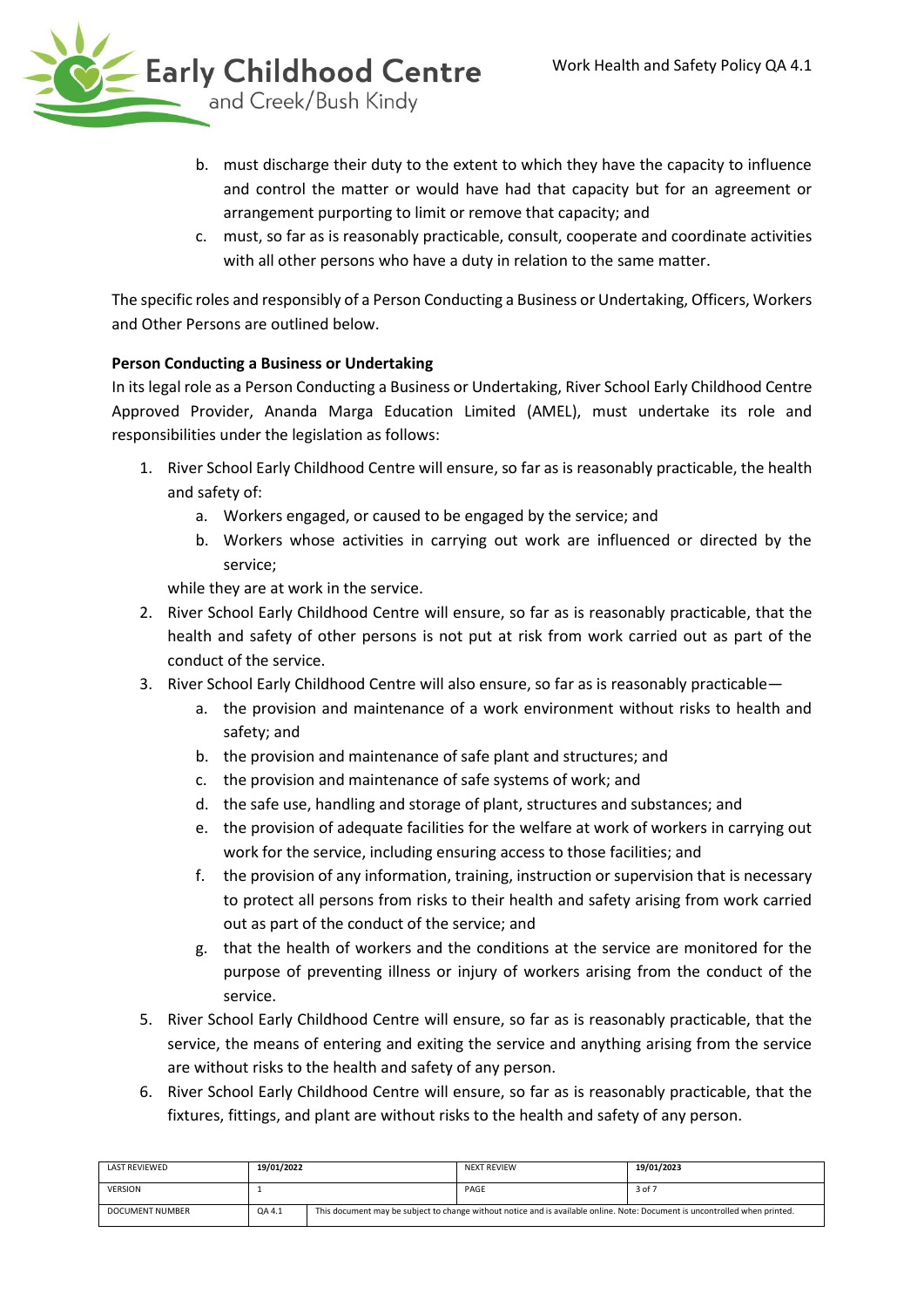

- 7. River School Early Childhood Centre will ensure the provision of consultation, cooperation, and issue resolution in relation to work health and safety as required under the relevant provisions of the legislation.
- 8. River School Early Childhood Centre will ensure compliance when reporting notifiable incidents under the relevant provisions of the *Work Health and Safety Act* 2011 and *the Education and Care Services National Regulations* 2011
- 9. River School Early Childhood Centre will immediately notify Early Childhood Education and Care of any serious incident at the service and of any circumstance arising at the service that poses a risk to the health, safety or wellbeing of a child or children attending the service.

# **Officers**

In their legal role as Officers, River School Early Childhood Centre 's Approved Provider and Nominated Supervisor must undertake their role and responsibilities under the legislation as follows:

- 1. If River School Early Childhood Centre has a duty or obligation under the legislation, an Officer will exercise due diligence to ensure that the service complies with that duty or obligation.
- 2. Due diligence includes taking reasonable steps
	- a. to acquire and keep up-to-date knowledge of work health and safety matters; and
	- b. to gain an understanding of the nature of the operations of River School Early Childhood Centre and generally of the hazards and risks associated with those operations; and
	- c. to ensure that River School Early Childhood Centre has available for use, and uses, appropriate resources and processes to eliminate or minimise risks to health and safety from work carried out as part of the conduct of the service; and
	- d. to ensure that River School Early Childhood Centre has appropriate processes for receiving and considering information regarding incidents, hazards and risks and responding in a timely way to that information; and
	- e. to ensure that River School Early Childhood Centre has, and implements, processes for complying with any duty or obligation of the service under the legislation; and
	- f. to verify the provision and use of the resources and processes mentioned above.

# **Workers**

In their legal role as Workers, all employees of River School Early Childhood Centre, including the Approved Provider and the Nominated Supervisor, contractors and subcontractors and their employees, employees of a labour hire company who has been assigned to work in the service, outworkers, apprentices, trainees, students gaining work experience and volunteers, must undertake their role and responsibilities under the legislation as follows:

- 1. Take reasonable care for their own health and safety.
- 2. Take reasonable care that their acts or omissions do not adversely affect the health and safety of others.
- 3. Comply, so far as the Worker is reasonably able, with any reasonable instruction that is given by River School Early Childhood Centre to allow compliance with the legislation.

| <b>LAST REVIEWED</b> | 19/01/2022 |                                                                                                                             | <b>NEXT REVIEW</b> | 19/01/2023 |
|----------------------|------------|-----------------------------------------------------------------------------------------------------------------------------|--------------------|------------|
| <b>VERSION</b>       |            |                                                                                                                             | PAGE               | 4 of 7     |
| DOCUMENT NUMBER      | QA 4.1     | This document may be subject to change without notice and is available online. Note: Document is uncontrolled when printed. |                    |            |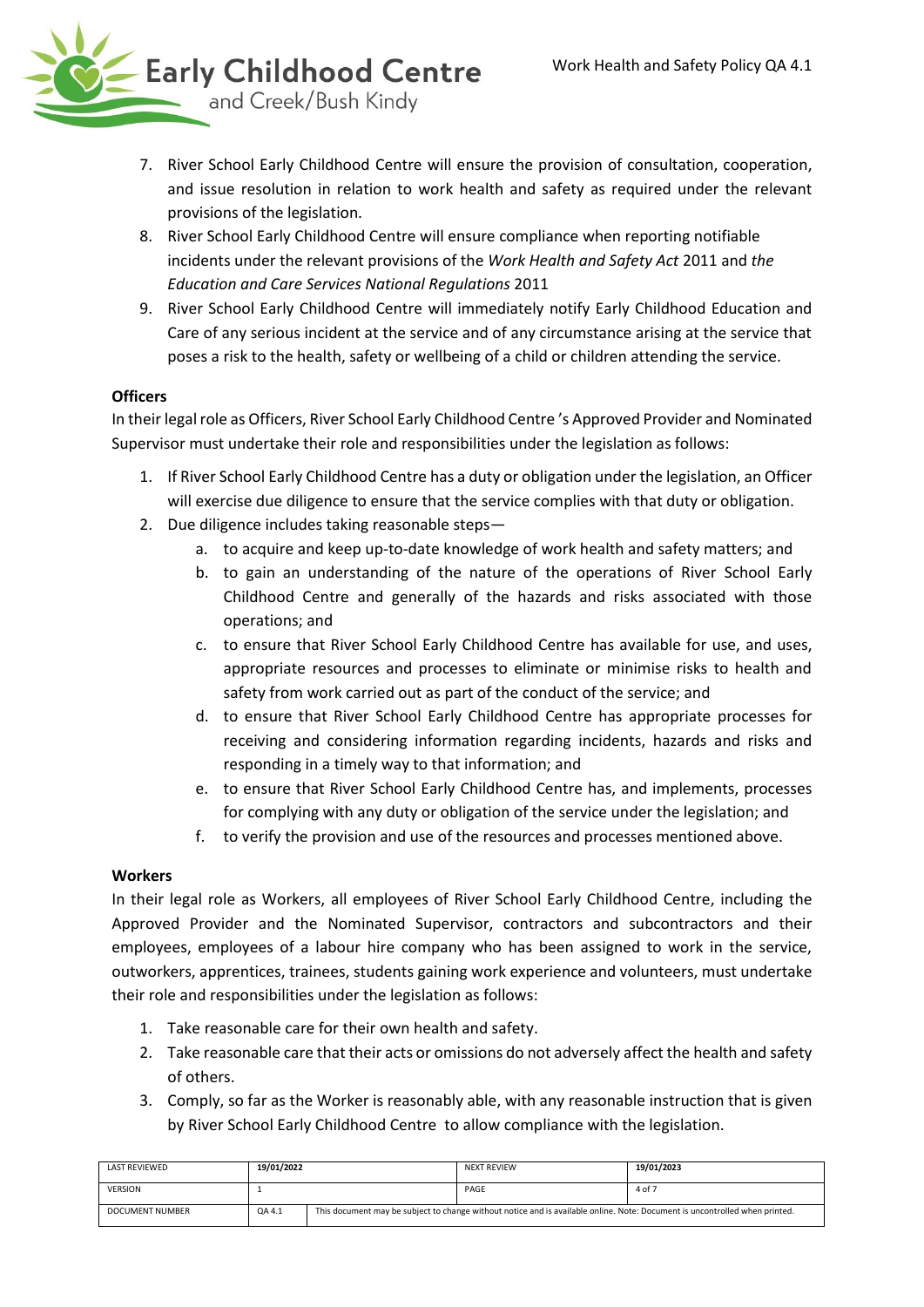

4. Co-operate with any reasonable policy or procedure of River School Early Childhood Centre relating to health or safety at the service, that has been notified to Workers.

# **Responsibilities of Others at the Service**

In their legal role as Other Persons at the service, children, parents and visitors, must undertake their role and responsibilities under the legislation as follows:

- 1. Take reasonable care for their own health and safety.
- 2. Take reasonable care that their acts or omissions do not adversely affect the health and safety of others.
- 3. Comply, so far as the person is reasonably able, with any reasonable instruction that is given by River School Early Childhood Centre.

# **Implementation**

In practice, River School Early Childhood Centre's commitment to protecting Workers and Other Persons against harm to their health and safety means that it will implement the following measures:

- A risk management process.
- Provide information, training, instruction, and supervision.
- Provide a process for consultation, cooperation, and issue resolution.

#### **Risk management process**

River School Early Childhood Centre's Risk Management Policy provides further guidance on the process and approach to managing risks at the service.

# **Provide information, training, instruction and supervision**

In accordance with the legislation, River School Early Childhood Centre will ensure that appropriate information, training, instruction, and supervision is provided to Workers to enable them to perform their work without risk to their health or safety, as far as is reasonably practicable. This information, training, instruction and supervision will be suitable and adequate, having regard to:

- The nature of the work carried out by the Worker.
- The nature of the risks associated with the work at the time the information, training, instruction, or supervision is provided.
- The control measures implemented.

River School Early Childhood Centre will ensure, so far as is reasonably practicable, that the information, training, and instruction is provided in a way that is readily understandable by any person to whom it is provided.

River School Early Childhood Centre's Risk Management Policy provides further guidance on the information, training, instruction, and supervision provided to Workers at the service.

| <b>LAST REVIEWED</b>   | 19/01/2022 |                                                                                                                             | <b>NEXT REVIEW</b> | 19/01/2023 |
|------------------------|------------|-----------------------------------------------------------------------------------------------------------------------------|--------------------|------------|
| <b>VERSION</b>         |            |                                                                                                                             | PAGE               | 5 of 7     |
| <b>DOCUMENT NUMBER</b> | QA 4.1     | This document may be subject to change without notice and is available online. Note: Document is uncontrolled when printed. |                    |            |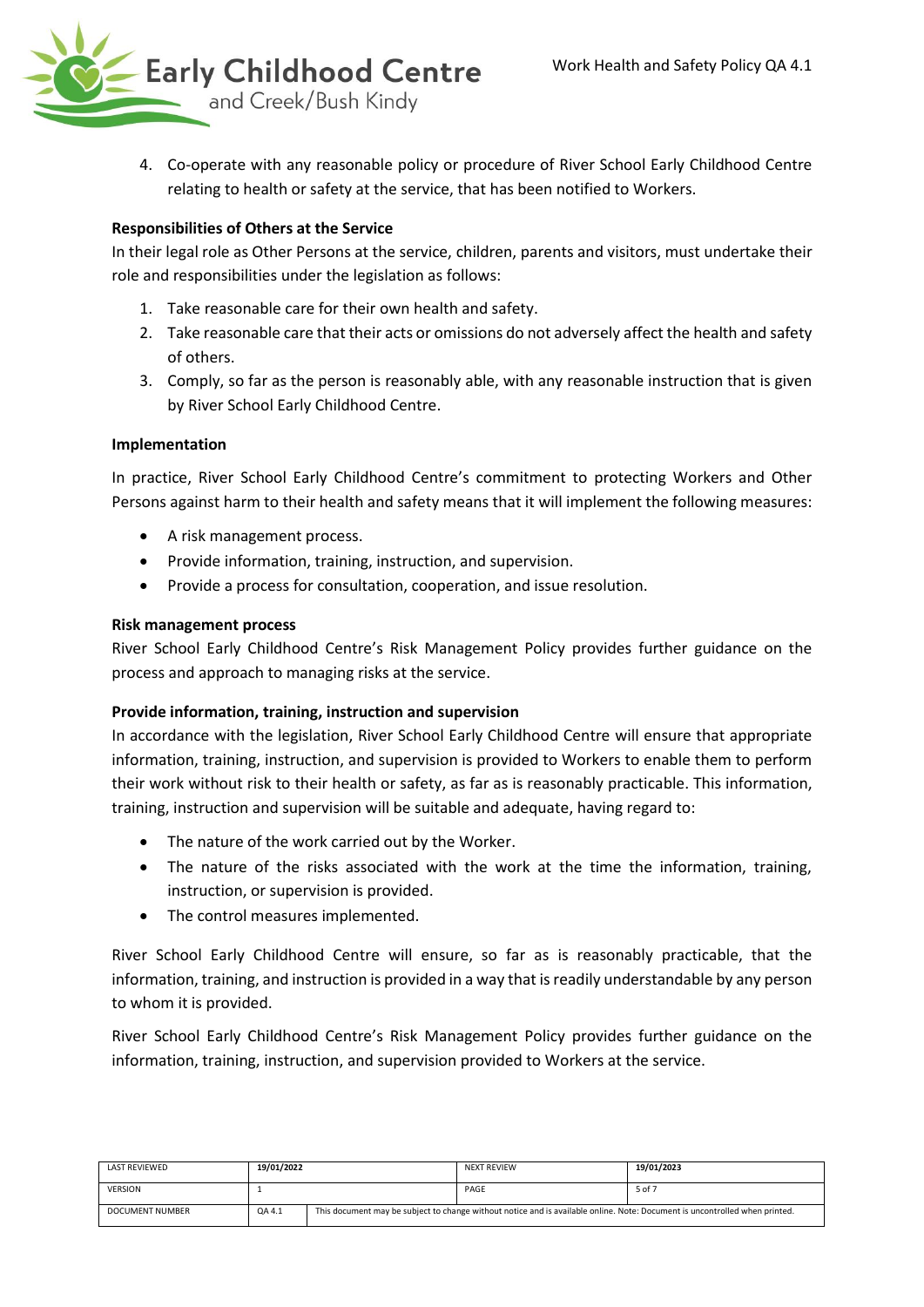

#### **Provide for consultation, cooperation and issue resolution**

River School Early Childhood Centre acknowledges its duty to consult, so far as is reasonably practicable, with workers who carry out work for the business or undertaking, who are or are likely to be, directly affected by a matter relating to work health or safety. Where more than one person has a duty for the same matter, each person, must, so far as is reasonably practicable, consult, cooperate and coordinate activities with all other persons who have a duty in relation to the same matter

River School Early Childhood Centre will consult with Workers in relation to the following health and safety matters in accordance with the legislation:

- a. When identifying hazards and assessing risks to health and safety arising from the work carried out or to be carried out by the service.
- b. When making decisions about ways to eliminate or minimise those risks.
- c. When making decisions about the adequacy of facilities for the welfare of Workers.
- d. When proposing changes that may affect the health or safety of Workers.
- e. When making decisions about the procedures for
	- i. consulting with Workers; or
	- ii. resolving work health or safety issues at the workplace; or
	- iii. monitoring the health of Workers; or
	- iv. monitoring the conditions at any workplace under the management or control of River School Early Childhood Centre; or
	- v. providing information and training for Workers; or
- f. When carrying out any other activity prescribed under the relevant legislation.

When consulting with Workers, River School Early Childhood Centre will ensure that:

- a. That relevant information about the matter is shared with Workers.
- b. That Workers be given a reasonable opportunity
	- i. to express their views and to raise work health or safety issues in relation to the matter; and
	- ii. to contribute to the decision-making process relating to the matter.
- c. That the views of Workers are considered by River School Early Childhood Centre.
- d. That the Workers consulted are advised of the outcome of the consultation in a timely way.
- e. That records of the consultation process and outcome are kept,

River School Early Childhood Centre's Dispute Resolution Policy and Procedures provide further guidance on resolving work health and safety issues.

#### **Compliance and Monitoring**

In line with the legislation and its duties River School Early Childhood Centre is committed to monitoring the health of workers and the conditions at the service.

River School Early Childhood Centre has implemented a Physical Environment Checklist and Report which requires Workers and Other Persons to report any hazards or incidents resulting in potential or

| <b>LAST REVIEWED</b>   | 19/01/2022 |                                                                                                                             | <b>NEXT REVIEW</b> | 19/01/2023 |
|------------------------|------------|-----------------------------------------------------------------------------------------------------------------------------|--------------------|------------|
| <b>VERSION</b>         |            |                                                                                                                             | PAGE               | 6 of 7     |
| <b>DOCUMENT NUMBER</b> | QA 4.1     | This document may be subject to change without notice and is available online. Note: Document is uncontrolled when printed. |                    |            |